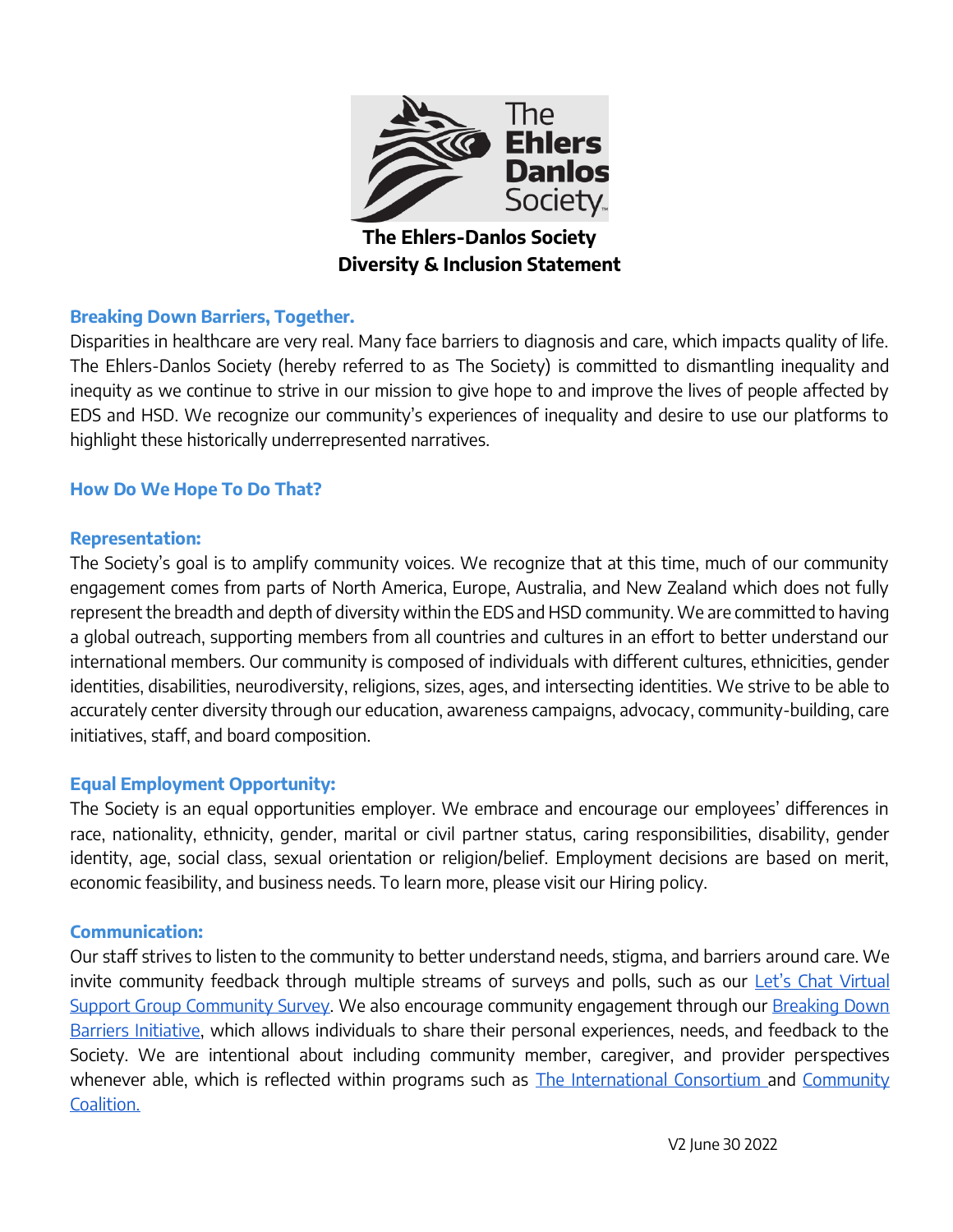### **Affirmative Action:**

As a Society, we strive to create policies and practices that are representative and respectful of the EDS and HSD community. However, we recognize the size and significance of this task and are creating a program of work to break down barriers for the community. Below you will find some examples of our diversity and inclusion efforts from 2021.

## **Research:**

Encouraging inclusion in the research we do, share, and fund.

- Studies that are shared through the Society require researchers to discuss how they have addressed diversity considerations within their study design.
- The Society has created new priorities to diversify medical imagery, research, and outreach efforts through initiatives such as the "Breaking Down Barriers: Diversifying Medical Imagery" Project.

## **Education:**

Promoting diversity and increasing accessibility in education.

### Professionals

- Within [Project ECHO,](https://www.ehlers-danlos.com/echo/) we encourage presenters to consider community diversity factors and how that may have impacted conceptualization/treatment.
- We have expanded our scientific days to include poster presentations, creating more access and allowing a larger pool of professionals to share their research with the community.
- We are creating new accessibility guidelines for professionals who provide conference presentations from 2021-2022 and forward.

# **Community**

- Community members requested an increased focus on resources aimed towards quality of life, which has shaped our projects over 2021 and will as we move into 2022.
- To increase access, we offer a collection of translated [materials,](https://www.ehlers-danlos.com/other-languages/) which includes [conference videos](https://www.youtube.com/c/TheEhlersDanlosSociety/playlists?view=50&sort=dd&shelf_id=2) and medical articles. We have begun to explore translation processes that will allow for more fluid translation material and access for community members.
- When sharing content, we are committed to providing alternative text, transcriptions, and/or close captioning whenever possible.
- We are intentional about recognizing acknowledgment and awareness days from a lens of empowerment through our messaging.

### **Awareness**

- We are intentionally elevating others' lived experiences through [Community Voices,](https://www.ehlers-danlos.com/community-voices/) [Our Stories,](https://www.ehlers-danlos.com/stories/) and Conversations With webinar.
- We are committed to continuing relationships with [Online Communities,](https://www.ehlers-danlos.com/message-boards/) Affiliates, Support Groups, [and other Charities,](https://www.ehlers-danlos.com/affiliates-support-groups-and-charities/) while also creating new relationships by joining the Rare Disease Diversity Coalition (RDDC).